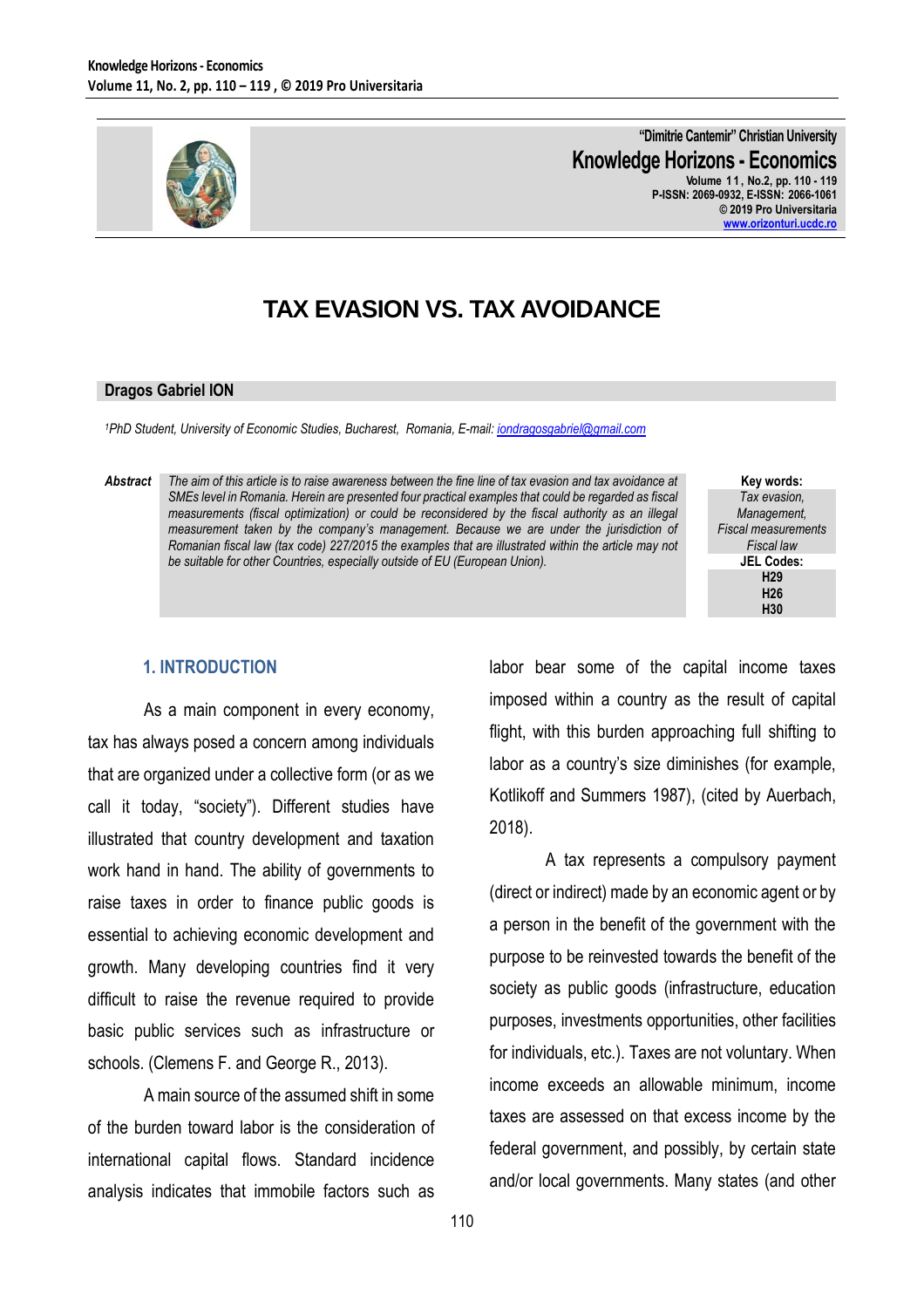smaller governmental units) require the sellers of certain consumer goods or services to collect sales taxes on these purchases. Failure to collect and remit these taxes to the appropriate governmental unit, subjects the responsible persons to civil, or even criminal, penalties. (Shirley D., Karen A. Fortin, 2019)

Developing countries are well known to have difficulty raising tax revenues. Whereas the tax-to-GDP ratios of industrialized countries are usually above 30 percent, developing countries often observe tax-to-GDP ratios of 15 percent or lower. This limits the capacity of the state to fulfill its tasks, especially to provide public goods and services that reduce poverty and foster economic development. One major challenge of raising taxes in developing countries is that many businesses particularly small domestic businesses—are not registered with the tax authorities and operate in the shadow economy. (Hebous, Shafik, and Nadine R., 2013)

As a growing literature (e.g., Giavazzi and Tabellini 2005; Persson and Tabellini 2007; Papaioannou and Siourounis 2008) emphasizes, democracy and economic growth have a two-way relationship. On one side, democracy may contribute to the economic growth of a given country; on the other side, the process of economic development may increase the chance of a democratic transition. (Carmen Comaniciu and Liliana Bunescu, 2013)

Tax sovereignty allows each country the freedom to establish a tax system which they established on its territory, to define taxes that make up the system, specify the subjects of taxation, to determine the tax base, imposing size quotas, setting time limits for payment, to grant tax exemptions to establish tax penalties, to establish remedies and procedure tax dispute resolution, etc. (Condor, 1999)

As an article is presenting<sup>1</sup> under the Romanian legislation, the individual has the obligation to pay the following taxes and duties: Profit tax; income tax (also applicable to income obtained from Romania by non-residents); VAT and Local taxes and duties.

There is an obligation to pay profit tax by non-residents (individuals who carries out activities in Romania in an association without legal personality); residents associated with Romanian enterprises for income made both in Romania and abroad.

Income tax is applied in the case of nonresident individuals operating in Romania in an association without legal personality or in the case of resident individuals associated with Romanian legal persons who earn income both in Romania and abroad, from associations without legal personality.

Value Added Tax is an indirect tax owed to the Government, owed by the individual carrying out an economic activity, materialized in most of economic operations. The standard rate is 19% and

 $\overline{a}$ 

<sup>1</sup> Eli Doron, 2008, "Taxele si impozitele datorate de persoana fizica in Romania" available at

http://www.ro.dt-law.co.il/articles.asp?ArticleID=975, accessed 22/03/2019.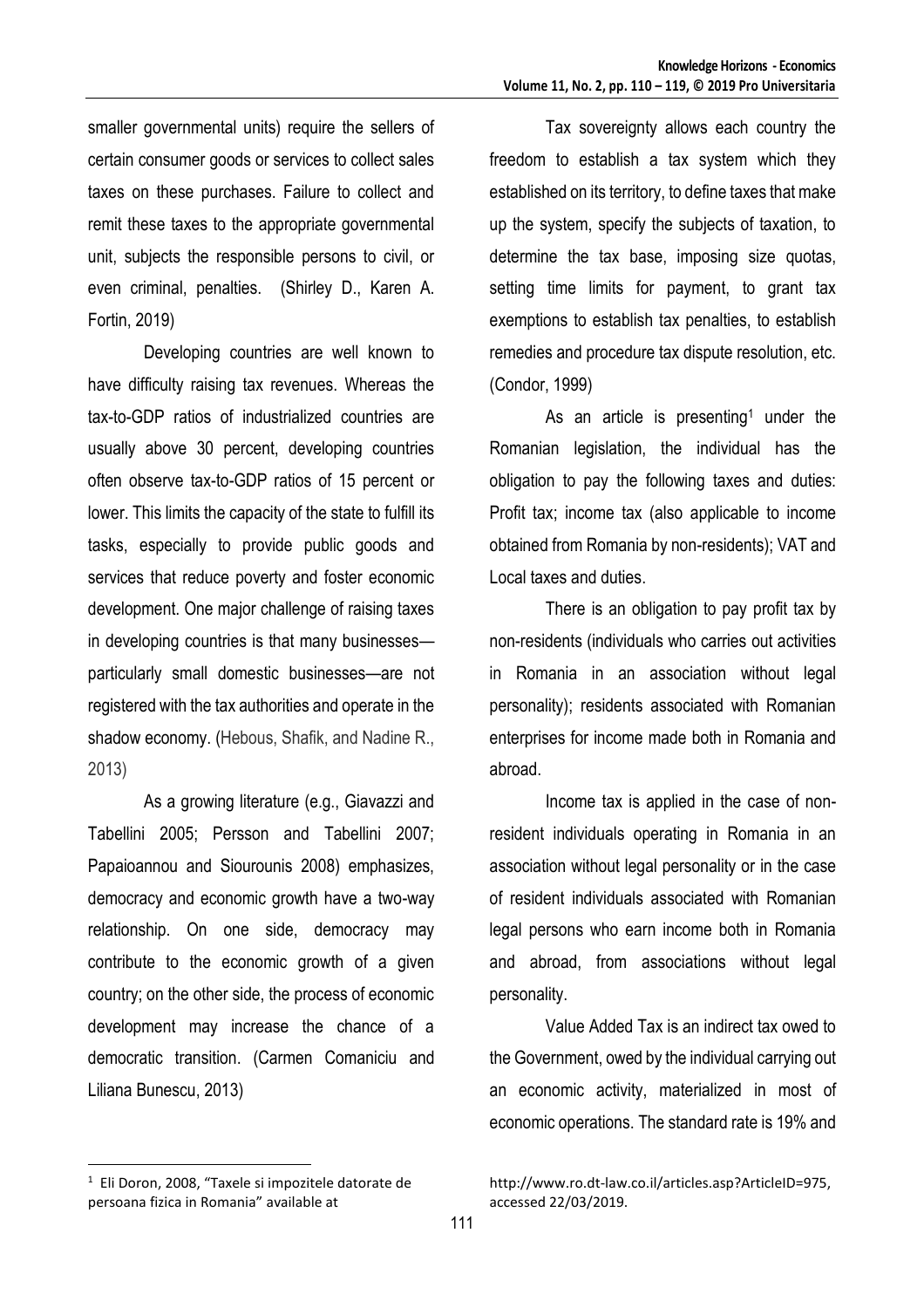applies to the tax base for taxable transactions that are not tax-exempt or not subject to reduced rates. There are also reduced tax rates applied for housing delivery as part of social policy under the conditions of fiscal law (Romanian tax code 227/2015).

Local taxes and duties are represented by specific taxes and fees that are collected by local authorities and can be different from one area to another. Here, are included: building tax, land tax, fees for issuing certificates, hotel tax, etc.

Entrepreneurship is a complex, multidimensional phenomenon analyzed by different fields of study. Entrepreneurship is an engine of economic development. Governments around the world are searching for or implementing policies to stimulate entrepreneurship as a means to create new employment opportunities, reduce poverty and foster innovation and economic growth. Taxation is one of the main tools at governments' disposal entrepreneurship in order to maximize its benefits. (Dondena, 2017)

As Bruce Hiller put it in an interview, "Redistributing wealth from the super-rich or even 'middle class' to poorer citizens … in and of itself will do little to improve general social conditions… Education and family are key ingredients in lasting income generation…" Don Powell's suggestions reflected Hiller's concerns: "'Inequality' is a concept of relativity … Focusing on the absolute will help to engender answers to how the absolute can be changed. A few suggestions: appropriate … education; socio-economic policies that foster the family unit; incentives … for capital formation and application, health improvements, elimination of

resource waste (principally government but also business)" (Michael Gerson, 2014)

#### **2. TAX AVOIDANCE VS TAX EVASION**

Tax avoidance is the legitimate minimizing of taxes, using methods included in the tax code. Businesses avoid taxes by taking all legitimate deductions and by sheltering income from taxes by setting up employee retirement plans and other means, all legal and under the Internal Revenue Code or state tax codes. (Jean Murray, 2019)

A loophole is a technicality that allows a person or business to avoid the scope of a law or restriction without directly violating the law. Used often in discussions of taxes and their avoidance, loopholes provide ways for individuals and companies to remove income or assets from taxable situations into ones with lower taxes or none at all. Loopholes are most prevalent in complex business deals involving tax issues, political issues and legal statutes. They can be found within contract details, building codes and tax codes, among others. (Will Kenton, 2018)

Tax evasion, on the other hand, is the illegal practice of not paying taxes, by not reporting income, reporting expenses not legally allowed, or by not paying taxes owed. In this situation, the phrase "ignorance of the law is no excuse" comes to mind. (Jean Murray, 2019)

So, the main difference between tax avoidance and tax evasion is that the latter (tax evasion) could led you to jail, while tax avoidance represents just a legal measure that an enterprise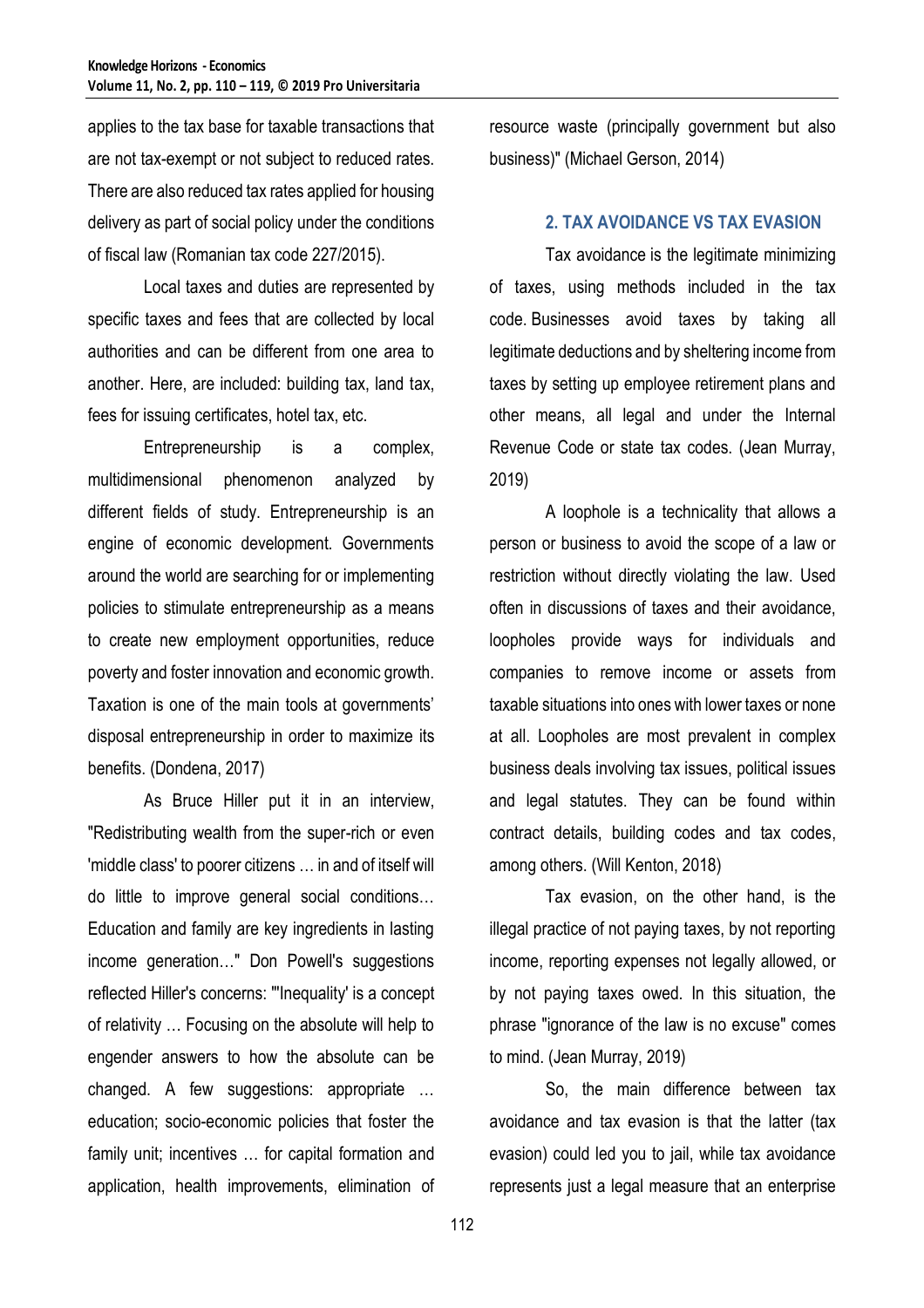could use in order to diminish the amount paid to the government.

# **3. FISCAL OPTIMIZATION THROUGH FINANCIAL CONTROL**

Financial control is the means by which an organization's resources are monitored, directed and measured. Financial control is the practice of managing and controlling an organization's resources to achieve its objectives and protect the interests of shareholders. (B Resource Guide, 2009). Financial control is, through its results, one of the most important sources of information necessary for the efficient management of the general management action, whose main purpose is to determine the optimal decisions to be used as levers of the economic activity manager achieve the objectives of the proposed programs. (Moroşan Gh., 2017).

We are going to analyze a company's expense and earnings in two different periods. The company activates in the field of physical products (i.e. commercializing bricolage materials). The main issue is that because of the specific of the company, the bricolage sector is conditioned by weather and seasons. Therefore, the company is dealing with seasonality of sales.

We are going to analyze two different periods. From resource management perspective, the company is facing some difficulties because it needs to find an optimum quantity of assets. The number of employees is also an issue due to the profit compared between the periods of time.

The first period (July) is representative for the profitable period. In this month, the company has a productive period, with higher profits and a bigger number of clients compared to February. This is the period when the profit is "harvested" and provisions are made for the rough period. In this scenario, the assets of the company are engaged at full capacity.

In the graph below we are analyzing the frequency and the volume of earnings compared to the frequency and volume of payments. For the month of July, the company had a total volume of 334,042 m.u. of earnings (sales) with 10 clients per day as average. On the other side, the company have made a total of 336,616 m.u. expenses with an average of 3 payments per day.

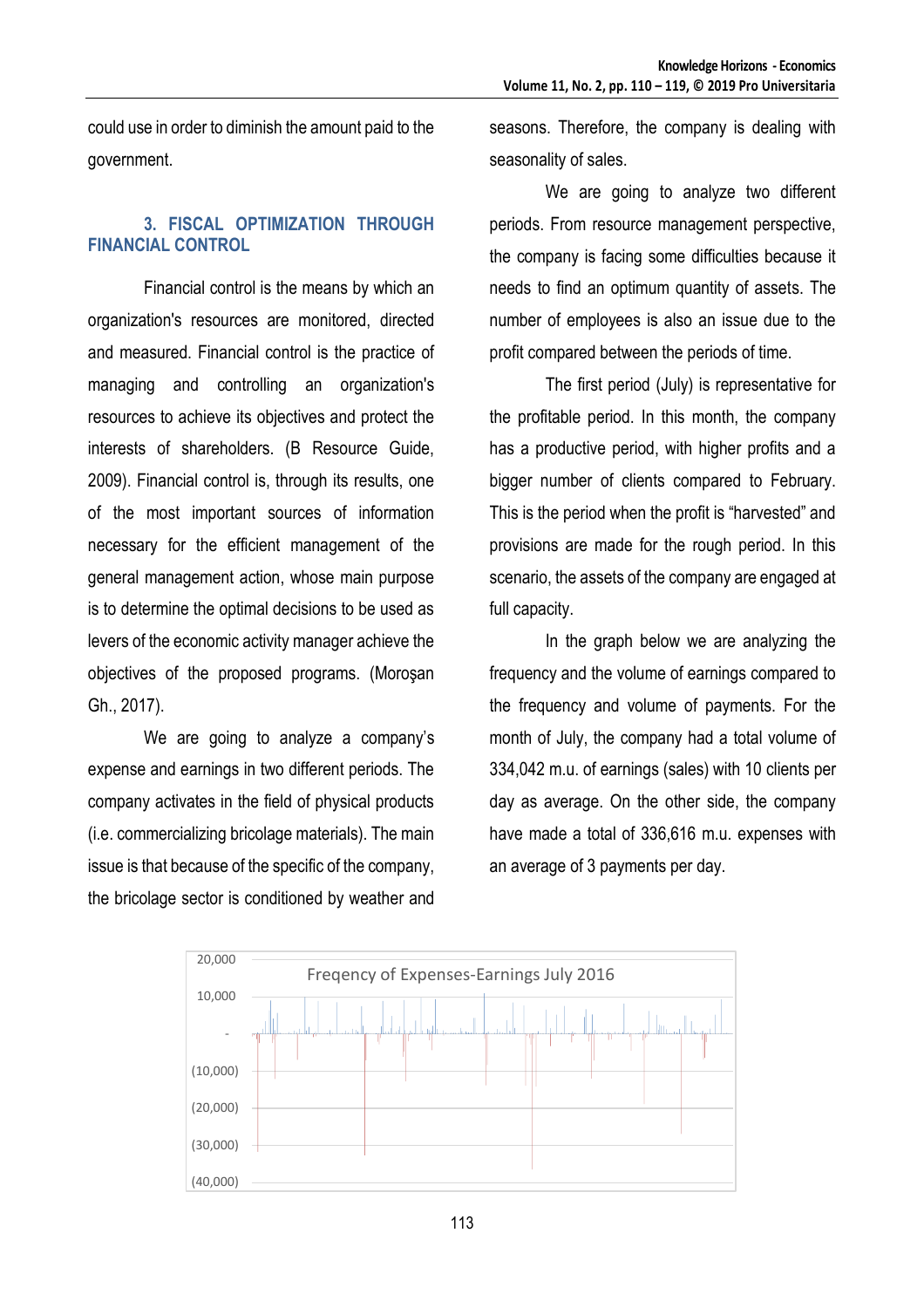If we analyze the graph below, we can identify that the company had spent all of its resources for creating stocks. This is due to the "hunger effect". Have you ever been to a supermarket when you are hungry, and at the exit realized that you bought too much food? Making a comparison, because the amount of sales is high and the efficiency of utilizing the assets is close to 100%, the management has a "hunger" and/or expectancy that the growth will continue forever. Using this deficient judgement, they will over-supply and create inefficient reserves (stocks). From tax perspective, this behavior will reduce the profits to zero and therefore, there will not be any taxes payed for the period. On the other hand, if we consider the second period



(February) there will be a considerable difference. In the graph below we are analyzing the frequency and the volume of earnings compared to the frequency and volume of payments. For the month of February, the company had a total volume of 180,750 m.u. of earnings (sales) with 5 clients per day as average. On the other side, the company have made a total of 67,440 m.u. expenses with an average of 1 payment per day.

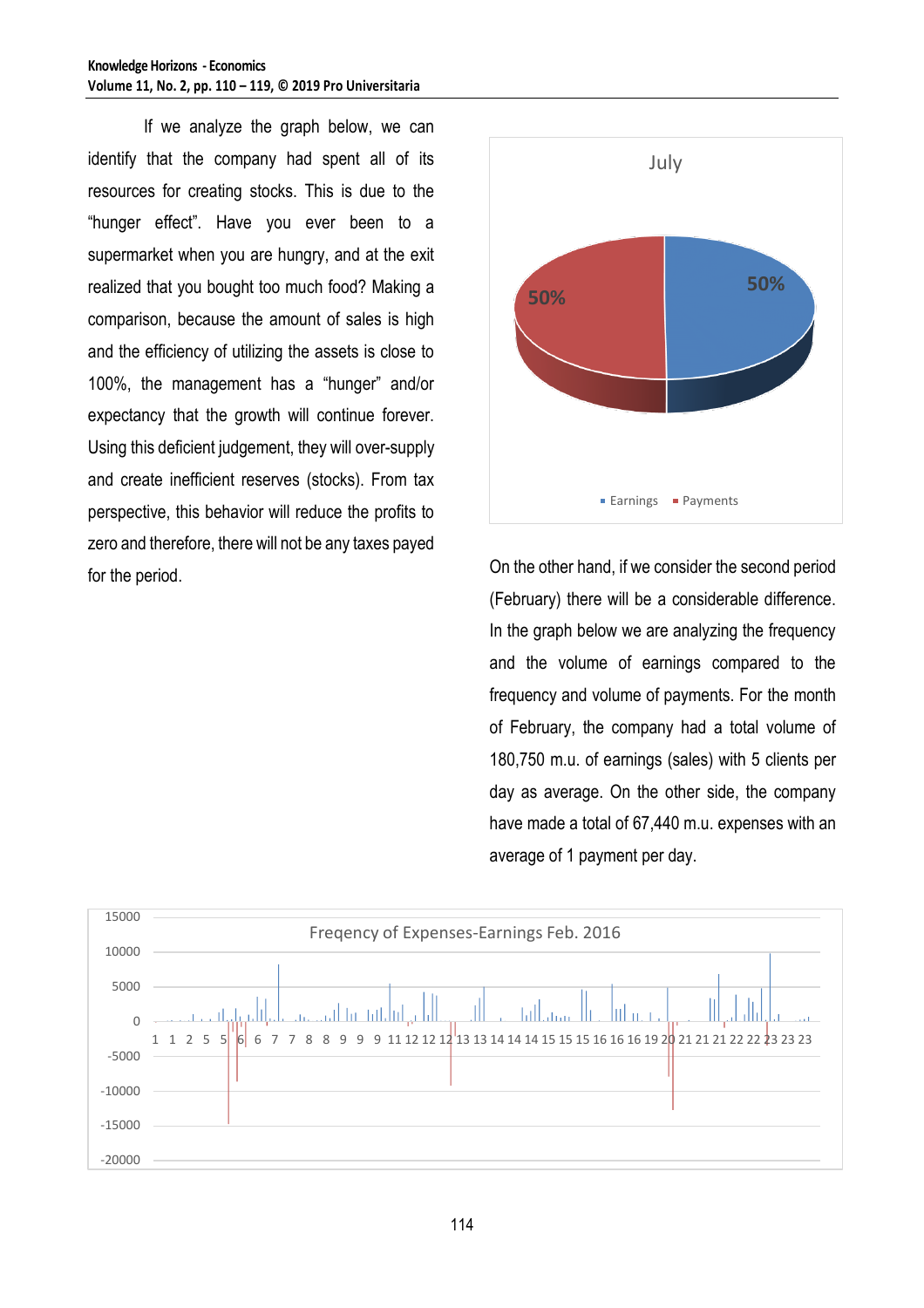If we evaluate the graph below, we can identify a considerable difference between the earnings and payments for the month of February. Because the company acquired large amounts of stock in the previous period, the amount of earnings is 3 times larger than the amount of payments. Due to the substantial oversupply that was acquired in the positive period, the company has enough merchandise to place on the market. From tax perspective, because the profits will be larger, the firm will be forced to pay all its taxes in the unfavorable season.



To conclude, although we are facing a market that deals with seasonality, the taxes are postponed from the positive season towards the penniless period because of needy management decisions. This could be classified as tax avoidance, but in reality, the tax is just postponed toward the winter months (when the activity of the company is not very intense).

## **Fiscal optimization Model 1**

Tax optimization represents an overall investigation of a financial position or plan from a tax perspective in order to fulfill the company's goals with tax-efficiency planning. It may have many different aspects, including, as we presented above the timing of both income and purchases (and other expenditures), allowable deductions or a different approach towards the "issue". However, it may be suitable only in specific conditions and the method can be applied only under jurisdictions (tax conde) that has a holistic approach towards the differences between income tax and profit tax. To be more specific, the Romanian fiscal code makes a clear boundary between small enterprises and larger ones. This may be the case of any fiscal code that has some "experience" and can be considered mature.

In order to facilitate the growth and fast development of an SME, the fiscal code allows small income tax instead of profit tax. More specific, if total revenue of a company is smaller than 1.000.000 Euro over a financial year period, the company can pay a preferential income tax (in this case 1%), mentioning the fact that there may be also other conditions to be met. If the company exceeds total income of 1.000.000 Euro, it will be forced to pay profit tax (16%).

In the case presented bellow we are formulating the supposition that a company exceeds the 1.000.000 Euro threshold not by much. In this scenario, the company will be forced to pay 16% profit tax. However, the business owner can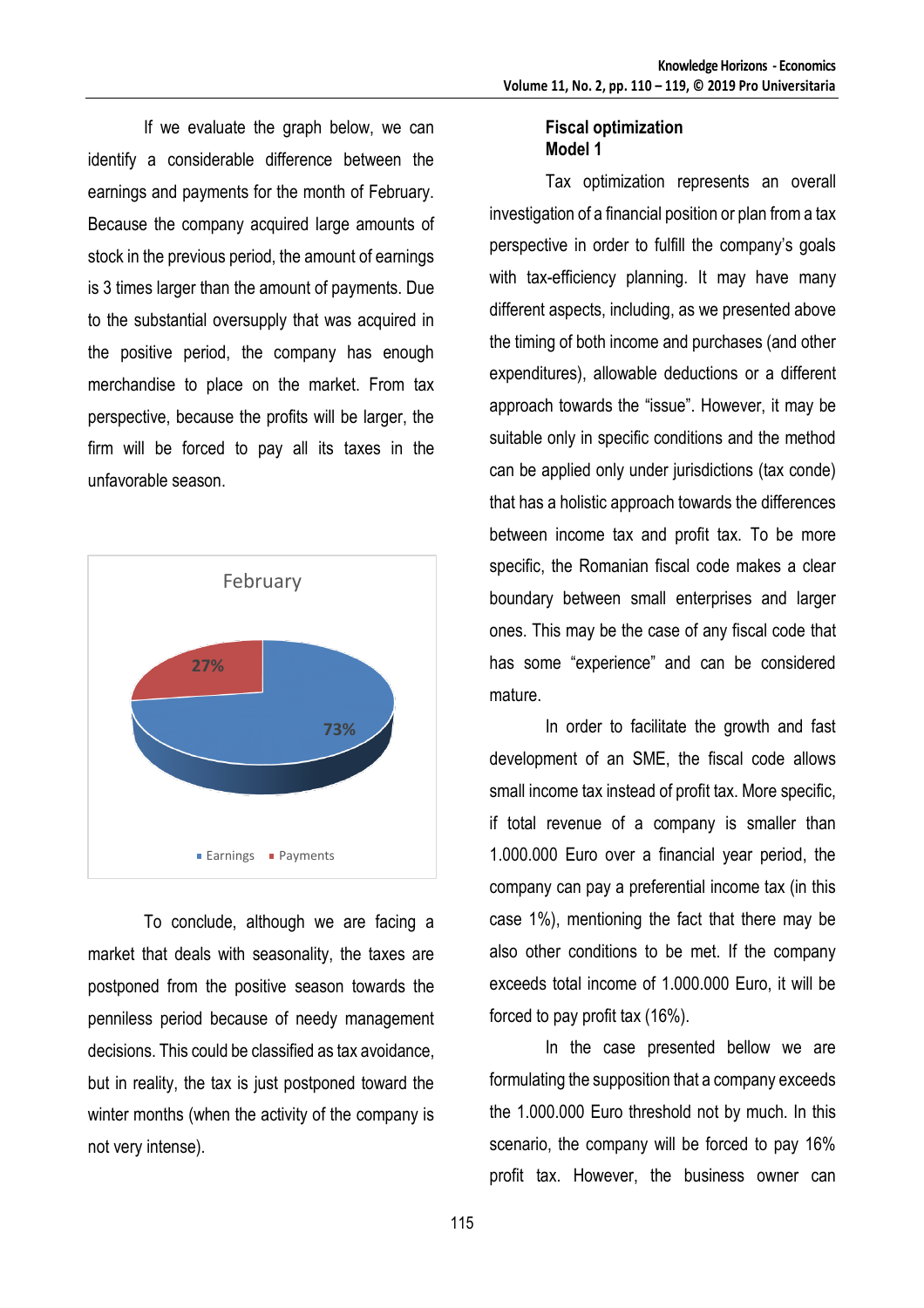overcome this issue by establishing a second company and move a part of the revenue. This way the owner will manage to keep the revenues under the 1.000.000 Euro threshold for each company and pay income tax instead of profit tax.

In the first scenario, the company has a turnover of 1.800.000 Euro and a supposed profit of 10%. The total profit will be 180.000 Euro. In this case the company will pay profit tax of 16%, that is 28.800 Euro.

In the second scenario, the "company" is breaking down its revenues into two different companies in order to keep its revenues under 1.000.000 Euro for each one of them. In this case, supposing that the companies are meeting all other conditions<sup>2</sup> , it will pay only 1% of total revenue, that is 18.000.

|                 | Profit<br>tax(16%) | Income<br>tax(1%) |
|-----------------|--------------------|-------------------|
| (000) EURO      |                    |                   |
| <b>Turnover</b> | 1.800              | 1.800             |
| <b>Profit</b>   | 180                | 180               |
| TAX             | 28.8               | 18                |

To conclude, using this specific measure, the entrepreneur can minimize the taxes payed and "embezzle" the government using a legal loophole. This method can have certain limitations if we try to

imagine the following scenarios. First, the profit should be significant when expressed as a percent of turnover. Second, let's say the profit of the company is lower than 6.25% (break-even) from the turnover, the taxes payed will be similar if not greater in the second scenario.

## **Model 2 Employee vs Entrepreneur**

This model is widespread all over Europe because is favorable for the individuals from financial perspective. It addresses the issues of taxes from the perspective of an employee vs an entrepreneur.

Bellow we have an employee that has a gross income of 10.225 m.u.. In the given scheme, the employee will receive only 5.850 m.u. of the 10.225 m.u.. In other words, under the Romanian jurisdiction (fiscal law), the government will "confiscate" 41.5% of gross income as taxes. 25% representing the Social insurance, 10% representing the health insurance and 10% representing the income tax. There are some other deductions and taxes that I've missed for simplification purposes. All in all, the employee pays 41.5% of its revenues to the government.

 $\overline{a}$ 

<sup>&</sup>lt;sup>2</sup> See fiscal code (tax law) 227/2015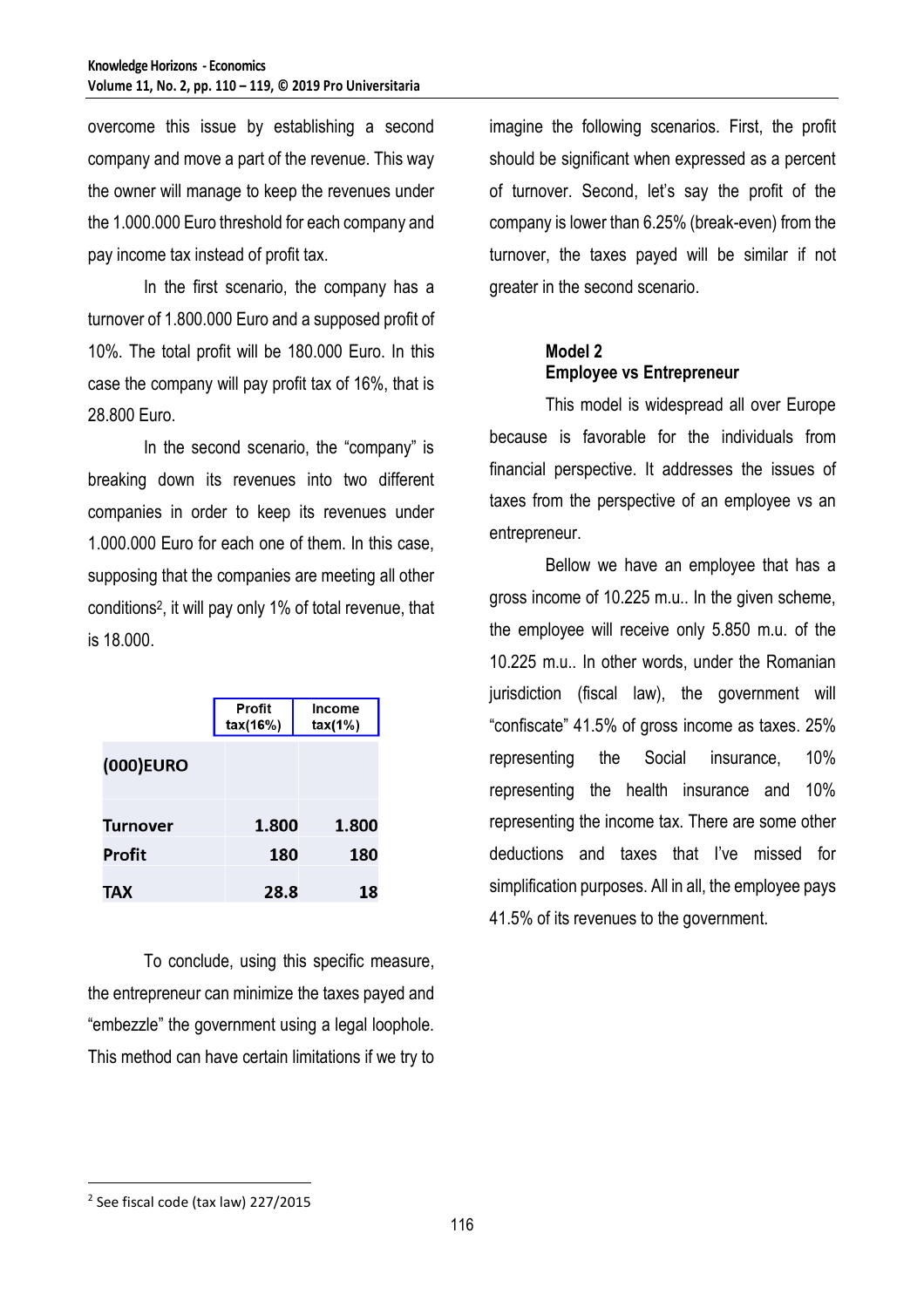| <b>Employee taxes</b>              |          | <b>Net salary</b>             |                |
|------------------------------------|----------|-------------------------------|----------------|
| <b>Total Gross Income</b>          | 10 000   | <b>NET income</b><br>realized | 5850           |
| Social(pension)<br>insurance 25,0% | 2 5 0 0  | Meal tickets value            | $\overline{0}$ |
| Health insurance<br>10,0%          | 1 0 0 0  | <b>NET salary</b>             | 5850           |
| Personal deductions                | $\Omega$ |                               |                |
| Income tax 10%                     | 650      |                               |                |
| <b>TOTAL employee</b><br>taxes     | 4 1 5 0  |                               |                |

In the different scenario, the individual has the option to establish an SME and bill to its employee monthly. Supposing that the revenue is the same as in previous scenario, the individual (entrepreneur) will need to pay 3% income tax, and 5% dividends. The total amount will be significantly smaller (8% vs 42.5%). Although the company has the same cost (10.000 m.u.), the income received by the employee is different.

In the first sequence, only 5.850 m.u. from the 10.000 m.u. will go through the government filter, while the remaining will be paid as taxes. On the other hand, if the individual will bill on its company a monthly invoice of 10.000 m.u., he will be able to take advantage of more than 9.000 m.u.. This is another example of a possible "loophole" that the government can't fully control.

# **Tax evasion or tax avoidance?**

As European VAT Desk Says: "Member states shall exempt from VAT the supply of goods dispatched or transported to a destination outside their respective territory but within the Community, by or on behalf of the vendor or the person acquiring the goods, for another taxable person, or for a nontaxable legal entity acting as such in Member State other than that in which dispatch or transport of the goods began" 3 .

The following scheme includes a larger number of companies (at least two) and the final consumer of the product could be an individual that does have a legal personality, but doesn't plan to resell the products/services (under specific conditions).

Because the EU regulates the VAT when external acquisitions are made (imports and exports between EU countries) it can be created a loophole that avoids paying the VAT.

 $\overline{a}$ 

<sup>3</sup> Article 138 (1) from the VAT Directive, Available at https://vatdesk.eu/eu-vat-news/86-vat-news-12-2015, accessed 23.03.2019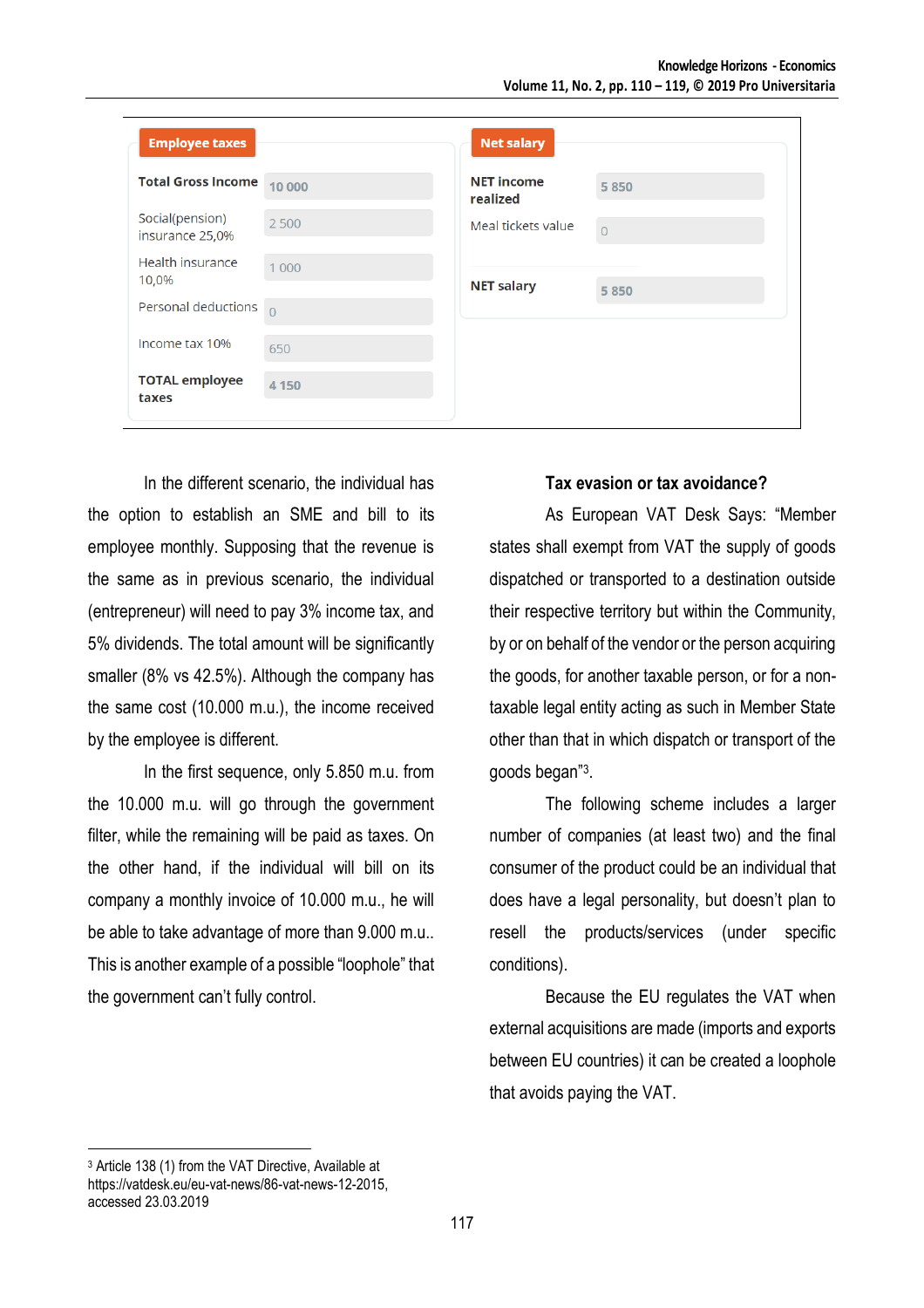When a final customer (it uses the product in personal purposes and does not plan to resell) buys a product, he is the "main beam" that pays the total VAT to the government. By using an external company, the final customer (supposing that has a company and aims to use the product in its own purpose) will not pay the VAT. This will offer an

competitive advantage for the seller that uses this procedure.

In the example given below we are supposing that a company sell its products to a final customer. The base price of the product is 100 m.u.. In the first case the final customer will be forced to pay the base price of the product (100 m.u.) plus the VAT (19% in Romania), totaling at 119 m.u..



In the second scheme, the intermediary will use an external company to conduct the transaction. First, the Romanian company sells towards the Bulgarian company without VAT. Second the Bulgarian company sells back to the Final customer that is located in Romania without VAT again. In the end, the final customer will only pay 100 m.u. for the product. Hence the company managed to subtract from the VAT payment. This scheme is widely used around the EU and the government is aware of the issue.

#### **4. TO CONCLUDE**

As presented above, there are a number of methods "loopholes" that can be used in order to pay less taxes toward the government. However,

many of them may be subject to criminal offence and might led you to jail. I do not encourage anyone in using an aggressive tax optimization strategy due of the obvious risks encountered. Herein I have presented four practical examples that could be regarded as fiscal measurements (fiscal optimization) or could be reconsidered by the fiscal authority as an illegal measurement taken by the company's management. Because we are under the jurisdiction of Romanian fiscal law (tax code) 227/2015 the examples that are illustrated within the article may not be suitable for other Countries, especially outside of EU (European Union). May it be a subtle financial control of the company, a division of revenues with the purpose of meeting specific thresholds, a choice between